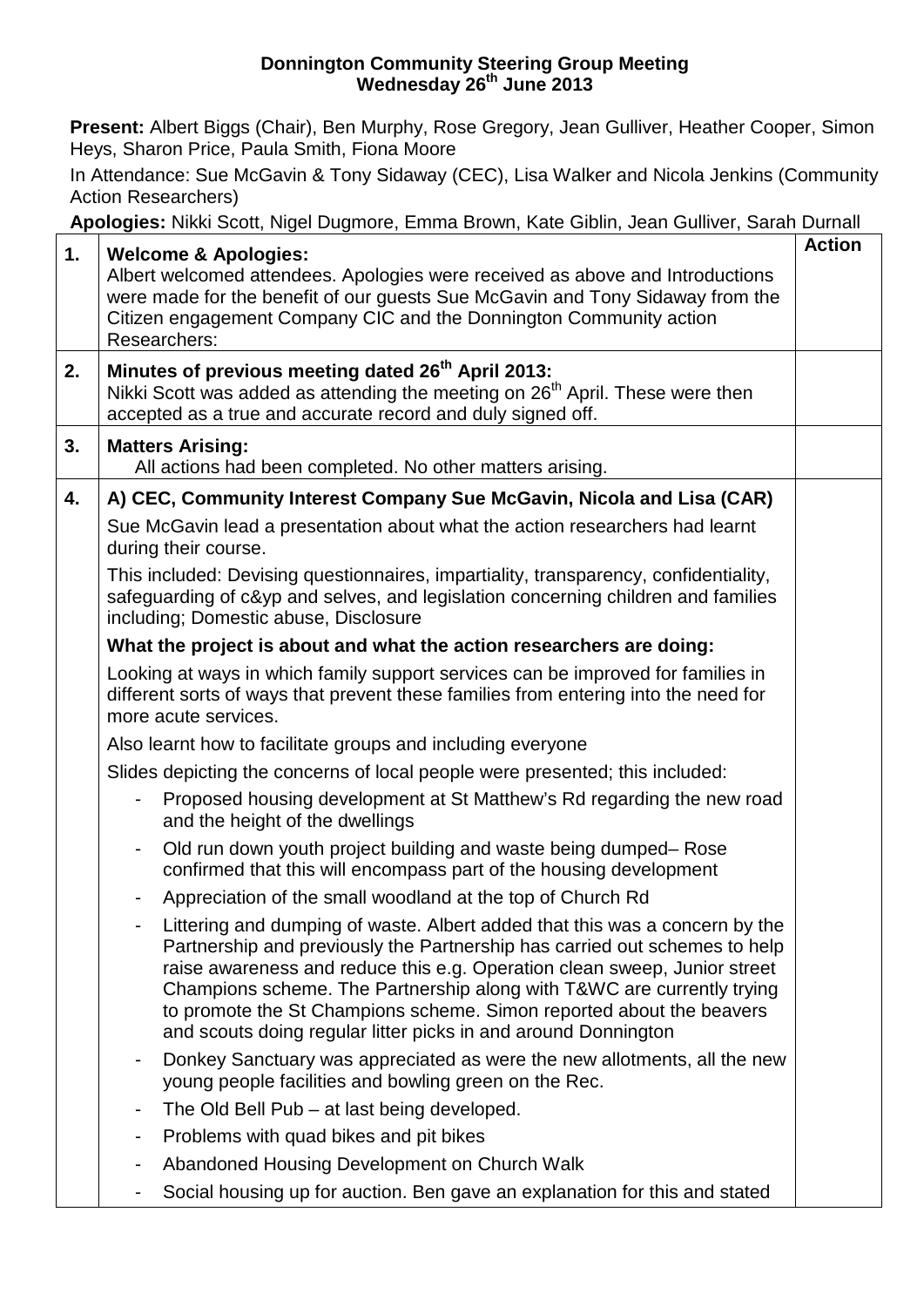that the balance is finally starting to tilt more in favour for the housing stock soon to be larger for WHT in Donnington now than it was 10 years ago.

### **Future:**

- The Community action Researchers have started to work with St Matthews school children and parents
- Attending D-Fest to do a questionnaire: to ask people what people think about the community, the services, what they like/don't like about this.
- Consulting the D'ton Children's Centre and D'ton Wood Junior school, the Messy Church and Health Centre
- Findings will be presented to the Senior managers at T&WC and also be shared with local partner organisations such as Donnington Partnership.

The meeting thanked Sue, Nicola and Lisa for attending and they then left.

# **B) Tony Sidaway CEC CIC gave a presentation about Telford Energy Savers**

CEC provides consultancy and practical support to organisations aimed at improving the quality of life for local people. The company also recruit and train young community ambassadors. Tony gave a presentation about a local contract hat they are currently involved in to assist energy saving across the borough.

### Overview about Telford Energy Savers (TES):

A scheme introduced by Carillion, in partnership with LA's, to tackle fuel poverty and reduce the strain on energy resources and reduce carbon footprint. It brings together funding sources such as green deal and the Energy Company Obligation. It intends in the first 3 years to: complete 5,900 home assessments and complete 2000 green deal plans, create 20 new jobs.

TES has 3 aspects on offer:

a) Community Benefits, including:

Reducing fuel bills, Improve health & well-being, Reduce carbon outputs Generate local and sustainable jobs across the region – including suppliers and contractors

Create training and apprenticeship opportunities

5 schools in most deprived areas will be supported annually

b) Training & employment Opportunities

40 young people will be supported over 8 years from a five month programme delivered by TCAT. These young people will be supported into either further education, traineeships or employment.

## c) Green Deal

Offered through a variety of authorised green deal providers (look for energy savers logo) and provides an easy way of paying towards the cost of energy saving improvements to your home

A whole-house approach to assessment

Step 1 = No obligation green deal assessment of your home. Free through Carillion in the T&W Borough

Step 2 = Advice report is provided that shows the suggested improvements that are right for you and your home.

Step 3 = Green deal plan: contract between you and Carillion that tells you the cost and the payback period.

Step 4 = Option to take up a Green deal loan, which is added to the electricity bill and paid over an agreed time. This loan is not paid back until all the works are completed.

Presently the scheme is only available to owner-occupiers and people renting from